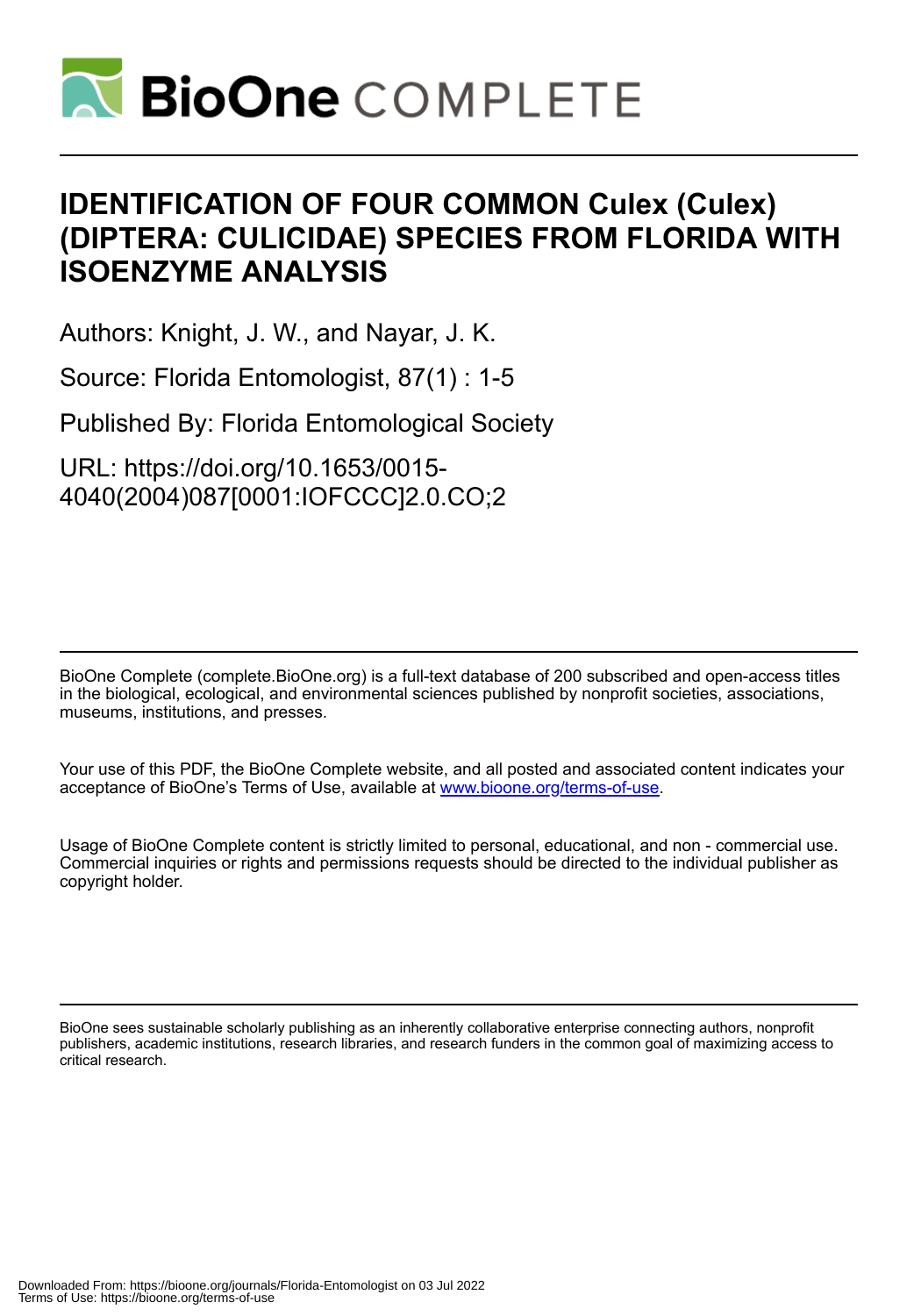# IDENTIFICATION OF FOUR COMMON *CULEX* (*CULEX*) (DIPTERA: CULICIDAE) SPECIES FROM FLORIDA WITH ISOENZYME ANALYSIS

J. W. KNIGHT AND J. K. NAYAR

Florida Medical Entomology Laboratory, and Department of Entomology and Nematology IFAS/University of Florida, 200 9th Street, S.E., Vero Beach, FL 32962

#### **ABSTRACT**

Females of four common *Culex* (*Culex*) species from Florida were analyzed for isoenzymes using polyacryamide gel electrophoresis. Ten enzymes that yielded 11 putative loci were studied. Most of the loci showed diagnostic characteristics in the four species, but four of the loci (glycerol-3-phosphate dehydrogenase [*Gpd*-2], hexokinase [*Hk*], isocitrate dehydrogenase [*Idh*-1], and malate dehydrogenase [*Mdh*]) could be used in sequence to identify the four *Culex* species. *Culex salinarius* and *Cx. p. quinquefasciatus* could be separated from *Cx. restuans* and *Cx. nigripalpus* by *Mdh* locus. *Culex salinarius* could be distinguished from *Cx. p. quinquefasciatus* by *Hk* locus and *Cx. nigripalpus* could be distinguished from *Cx. restuans*, by *Idh*-1 and/or *Gpd*-2 loci. Randomly combined specimens of these four *Culex* species were identified accurately by using these enzyme loci.

Key Words: Mosquito indentification, *Culex* species, *Culex nigripalpus*, *Culex pipiens quinquefasciatus*, *Culex restuans*, *Culex salinarius*, isoenzyme analysis, Florida

#### RESUMEN

Las hembras de cuatro especies comunes de *Culex* (*Culex*) de Florida fueron analizadas para isoenzimas usando un gel poliacrilamida de electroforesis. Diez enzimas que produjeron 11 loci (lugares) putativas fueron estudiados. La mayoría de los loci mostraron caracteristicas diagnosticadas en las cuatro especies, pero cuatro de los loci (glicerol-3-fosfato-deshidrogenasa [*Gpd-*2], hexocinasa [*Hk*], isocitrato-deshidrogenasa [*Idh*-1], y el malato-deshidrogenasa [*Mdh*]) pudieron ser utilizados en secuencia para identificar las cuatro especies de *Culex*. *Culex salinarius* y *Cx. p. quinquefasciatus* pudieron ser separadas de *Cx. restuans* y *Cx. nigripalpus* por el locus de *Mdh*. *Culex salinarius* pudieron ser distinguidas de *Cx. p. quinquefasciatus* por el loci de *Hk* y *Cx. nigripalpus* pudieron ser distinguidas de *Cx. restuans*, por los loci *Idh*-1 y/o *Gpd*-2i. Especímenes de las cuatro especies de *Culex*, combinados al azar fueron identificados correctamente utilizando estos loci de enzimas.

Mosquitoes belonging to the *Culex* (*Culex*) species have been shown to be among the important epizootic or epidemic vectors of arboviruses including St. Louis encephalitis (SLE) virus and West Nile Virus (WNV) in the United States (Tsai & Mitchell 1989, CDC 2002). Accurate identification of field-collected *Culex* mosquitoes is essential for epidemiological and control efforts. Fieldcollected specimens of females of *Culex* (*Culex*) species are often difficult to identify, because adult collections are commonly made with various trapping methods and, unfortunately, the characteristic patterns of scales used to identify *Culex* adult females are frequently rubbed off by the devices or simply lost as the mosquito ages with the result that unidentified *Culex* species are lumped together as *Culex* spp. for identification and for virus analysis. During the last 30 years, several attempts have been made to identify field-collected *Culex* mosquitoes by methods other than the morphological methods. These include identification of *Culex* species by isoenzyme electrophoresis in Indiana (Saul et al. 1977; Corsaro & Munstermann 1984) and by a species-

diagnostic polymerase chain reaction assay (Crabtree et al. 1995; Miller et al. 1996; Crabtree et al. 1997). Since some *Culex* species present in Florida are different from species found in other parts of the United States, the objective of this study was to identify females of Florida's four common *Culex* (*Culex*) species (*Cx. nigripalpus* Theobald, *Cx. pipiens quinquefasciatus* Say, *Cx. restuans* Theobald and *Cx. salinarius* Coquillett) by using isoenzyme electrophoresis.

# MATERIALS AND METHODS

#### Mosquito Collection

Egg rafts of the four *Culex* species were collected in oviposition pans containing oak leaf and/ or hay infusion from the field at the Florida Medical Entomology Laboratory (Knight & Nayar 1999) from January through April 2003 when all four species are present (O'Meara & Evans, 1983; Provost 1969). Individual egg rafts were allowed to hatch in the laboratory in vials and the first instars of each species were identified (Dodge 1966;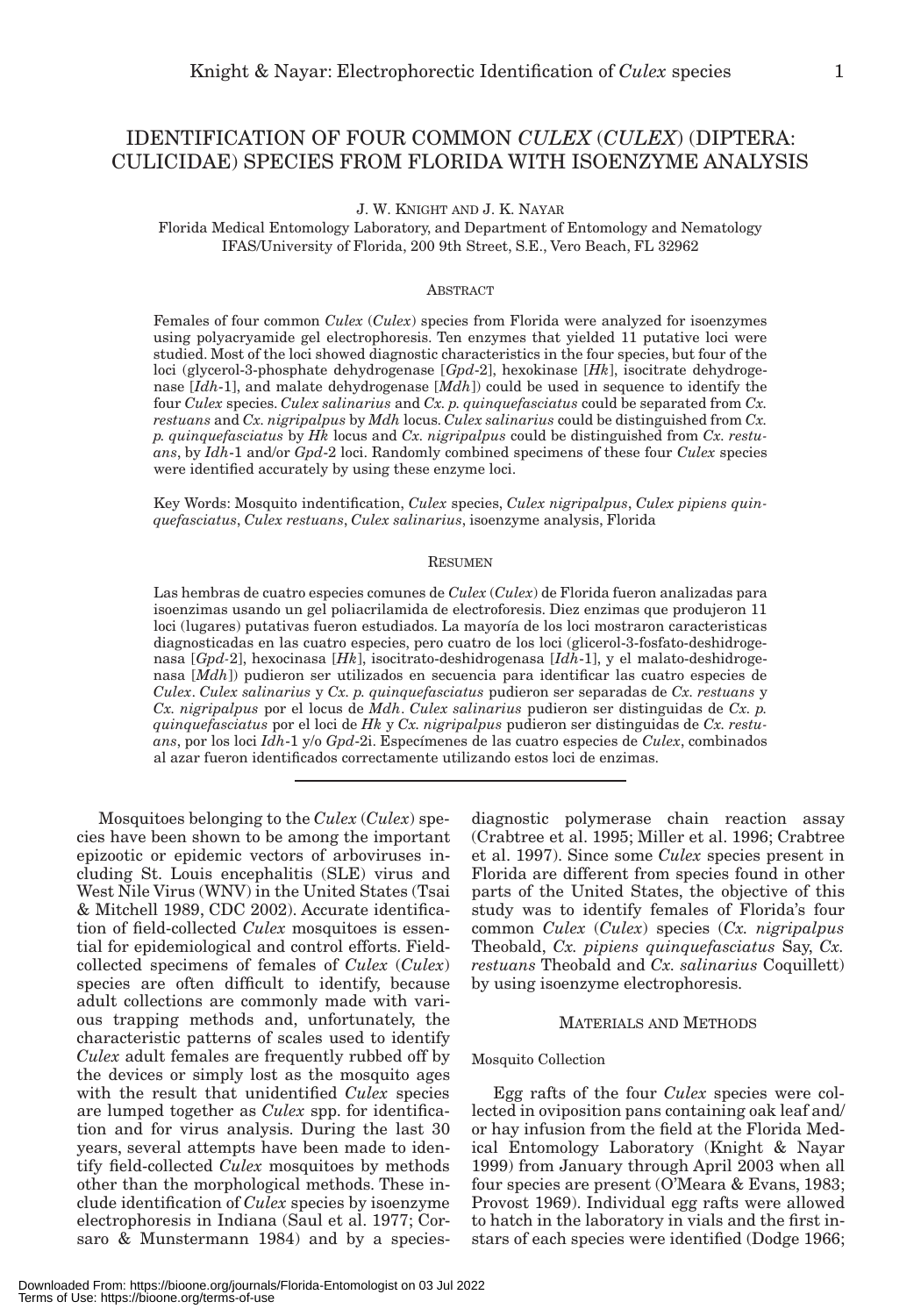Haeger & O'Meara 1983). Larvae from 16 to 20 egg rafts from each species were reared, one raft per tray, to the adult stage. The identification of newly emerged adults was reconfirmed by morphological characters before samples of females were frozen to be used later in polyacrylamide gel electrophoresis.

In order to confirm our results, 6 individuals/ gel of each of the four *Culex* species, each individual representing a different family, were randomly processed for the previously determined four diagnostic enzyme loci as described in the Results section below. A total of 24 individuals of each *Culex* species, each individual representing a different family, were processed.

#### Electrophoretic Methods

Preparation of individual mosquitoes, buffer systems and electrophoretic protocols were the same as were described by Black and Munstermann (1996). Mini-Protean II Cell® (Mini-vertical electrophoretic system from Bio-Rad Laboratories, Hercules, CA) was used for these studies. Each female was homogenized in 30 µl of loading buffer (20% sucrose, Triton X-100 [0.5%], Tris-citrate pH 7.0 electrode buffer and trace amount of bromophenol blue tracking dye), and centrifuged for 10 min at 2,000 g. The supernatant  $(24 \text{ µl})$  was dispensed equally  $(3 \text{ µl})$  into  $8$ , 0.5-ml Eppendorf tubes and frozen at -80°C until used for electrophoresis. At the time of electrophoresis, a 1.0-µl sample was loaded into each lane of the gel. Using this method we could analyze up to 16 enzyme loci from each mosquito (Nayar et al. 2002).

Ten enzyme systems were analyzed and are listed by name, abbreviation and Enzyme Commission number: aconitase hydratase (*Acoh*, EC 4.2.1.3); adenylate kinase (*Ak*-2, EC 2.7.4.3); glycerol-3-phosphate dehydrogenase (*Gpd*-2, EC 1.1.1.8); glucose-6-phosphate isomerase (*Gpi*, EC 5.3.1.9); hexokinase (Hk-2-4, EC 2.7.1.1 scored as one enzyme); isocitrate dehydrogenase (*Idh*-1 and *Idh*-2, EC 1.1.1.42); malate dehydrogenase (*Mdh*, EC 1.1.1.37), malate dehydrogenase (NADP+)/ malic enzyme *(Mdhp*-2/*Me*, EC 1.1.1.40); phosphogluconate dehydrogenase (*Pgd*, EC 1.1.1.44), and phosphoglucomutase (*Pgm*, EC 5.4.2.2.). Three females, each from a separate family, were analyzed on each gel, and eight gels were assayed for each group of four species plus controls. Reference females of *Aedes aegypti* L. (ROCK strain) were also included in each run.

#### Statistical Analysis

Genetic variation was analyzed with a BIO-SYS-2 Program for desktop computer (Black 1997). This program is a modification of BIOSYS-1 (Swofford & Selander 1981).

TABLE 1. ALLELE FREQUENCIES IN FOUR *CULEX* SPECIES (*CS* = *CX. SALINARIUS*, *CR* = *CX. RESTUANS*,  $CQ = CX$ . *P. QUINQUEFASCIATUS* AND  $CN = CX$ . *NIGRAIPALPUS*). TWENTY-FOUR SPECIMENS, EACH FROM A SEPARATE FAMILY, WERE ANA-LYZED FROM EACH SPECIES.

|                                  | Species |       |       |       |
|----------------------------------|---------|-------|-------|-------|
| Locus & $Rf$ values <sup>a</sup> | CS      | CR    | CQ    | CN    |
| Acoh                             |         |       |       |       |
| 95                               | 0.000   | 0.000 | 0.083 | 1.000 |
| 100                              | 0.875   | 0.208 | 0.917 | 0.000 |
| 105                              | 0.125   | 0.792 | 0.000 | 0.000 |
| $Ak-2$                           |         |       |       |       |
| 90                               | 1.000   | 1.000 | 0.000 | 0.000 |
| 95                               | 0.000   | 0.000 | 0.000 | 1.000 |
| 100                              | 0.000   | 0.000 | 1.000 | 0.000 |
| $Gpd-2$                          |         |       |       |       |
| 100                              | 1.000   | 1.000 | 1.000 | 0.083 |
| 120                              | 0.000   | 0.000 | 0.000 | 0.917 |
| Gpi                              |         |       |       |       |
| 84                               | 0.000   | 0.000 | 0.000 | 0.042 |
| 95                               | 1.000   | 0.000 | 0.000 | 0.000 |
| 100                              | 0.000   | 0.083 | 1.000 | 0.833 |
| 105                              | 0.000   | 0.917 | 0.000 | 0.125 |
| Hk                               |         |       |       |       |
| 86                               | 0.917   | 0.000 | 0.000 | 0.000 |
| 93                               | 0.083   | 0.000 | 0.000 | 0.375 |
| 100                              | 0.000   | 1.000 | 1.000 | 0.625 |
| $Idh-1$                          |         |       |       |       |
| 100                              | 0.000   | 0.000 | 1.000 | 0.000 |
| 107                              | 0.000   | 1.000 | 0.000 | 0.000 |
| 133                              | 0.625   | 0.000 | 0.000 | 1.000 |
| 147                              | 0.292   | 0.000 | 0.000 | 0.000 |
| 153                              | 0.083   | 0.000 | 0.000 | 0.000 |
| $Idh-2$                          |         |       |       |       |
| 94                               | 0.667   | 0.000 | 1.000 | 0.000 |
| 97                               | 0.000   | 1.000 | 0.000 | 1.000 |
| 100                              | 0.167   | 0.000 | 0.000 | 0.000 |
| 111                              | 0.167   | 0.000 | 0.000 | 0.000 |
| Mdh                              |         |       |       |       |
| 83                               | 0.000   | 1.000 | 0.000 | 1.000 |
| 100                              | 1.000   | 0.000 | 1.000 | 0.000 |
| $Mdhp-2$                         |         |       |       |       |
| 95                               | 0.042   | 1.000 | 0.000 | 1.000 |
| 100                              | 0.333   | 0.000 | 0.875 | 0.000 |
| 103                              | 0.000   | 0.000 | 0.125 | 0.000 |
| 108                              | 0.625   | 0.000 | 0.000 | 0.000 |
| P g d                            |         |       |       |       |
| 67                               | 0.792   | 0.083 | 0.125 | 0.000 |
| 100                              | 0.208   | 0.917 | 0.875 | 1.000 |
| Pgm                              |         |       |       |       |
| 87                               | 0.167   | 0.458 | 0.000 | 0.333 |
| 100                              | 0.833   | 0.542 | 0.958 | 0.542 |
| 109                              | 0.000   | 0.000 | 0.042 | 0.125 |

a The eleven variable enzymes are *Acoh* = aconitase hydratase; *Ak*-2 = adenylate kinase; *Gpd*-2 = glycerol-3-phosphate dehydrogenase; *Gpi* = glucose-6-phosphate isomerase; *Idh*-1 and *Idh*-2 = isocitrate dehydrogenase; *Hk* = hexokinase; *Mdh* = malate dehydrogenase; *Mdhp*-2 = malate dehydrogenase (NADP+); *Pgd* = phosphogluconate dehydrogenase; and *Pgm* = phosphoglucomutase.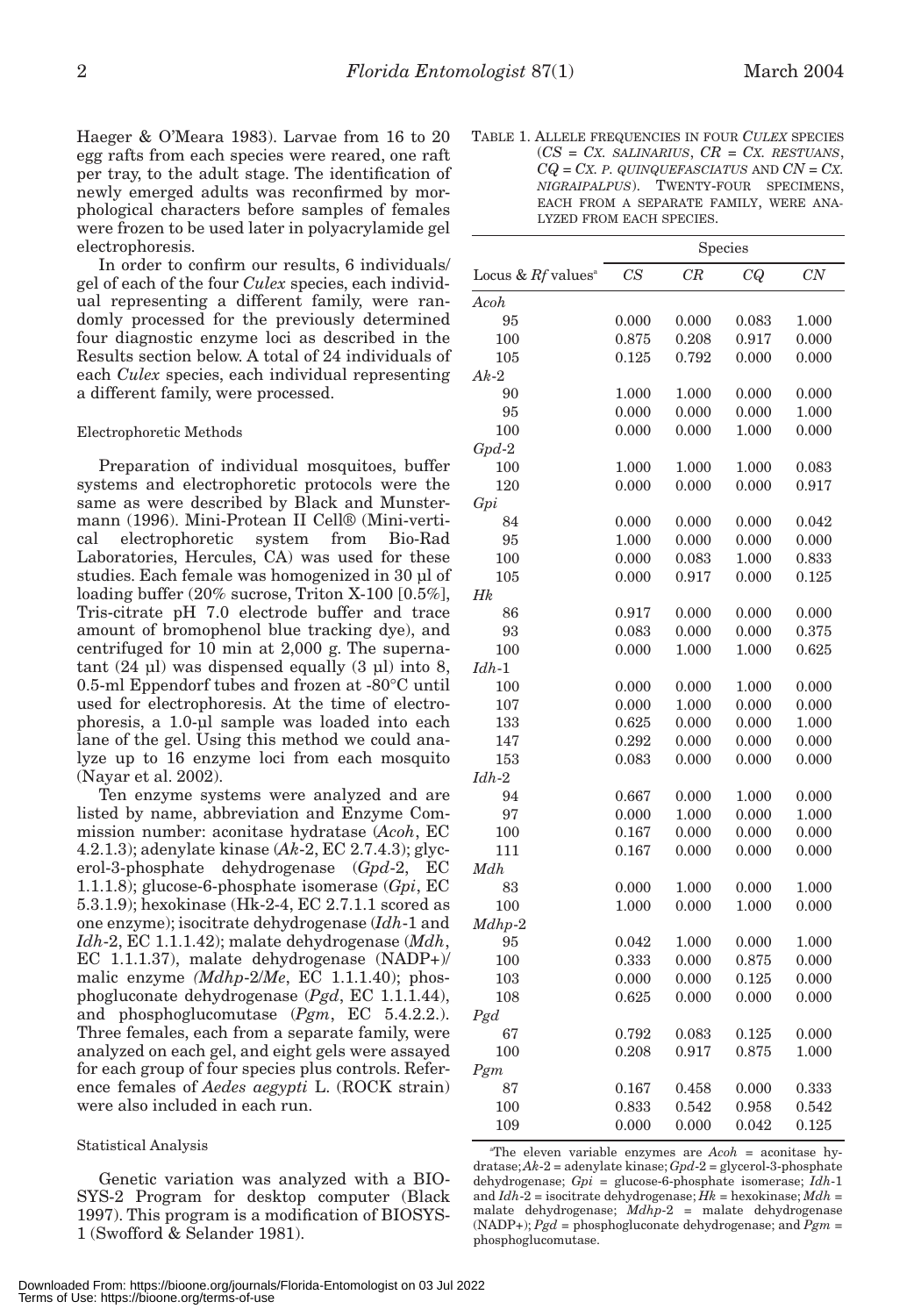

Fig. 1. Isoenzyme profiles of four enzymes (six loci, *Mdh*, *Hk*, *Idh*-1 and *Idh*-2, and *Gpd*-1 and *Gpd*-2). In Figs. 1a-1d, individuals numbered 1-3, 4-6, 8-10 and 11-13 represent known *Culex salinarius* (*CS*), *Cx. restuans* (*CR*), *Cx. p. quinquefasciatus* (*CQ*) and *Cx. nigripalpus* (*CN*), respectively. Individual numbered 7 (*Aa*) is *Aedes aegypti* control. Figs. 1e-1h, are used to identify unknown individuals as described in the text, except that individual numbered 7 (*CQ*) *Cx. p. quinquefasciatus* was used as a control.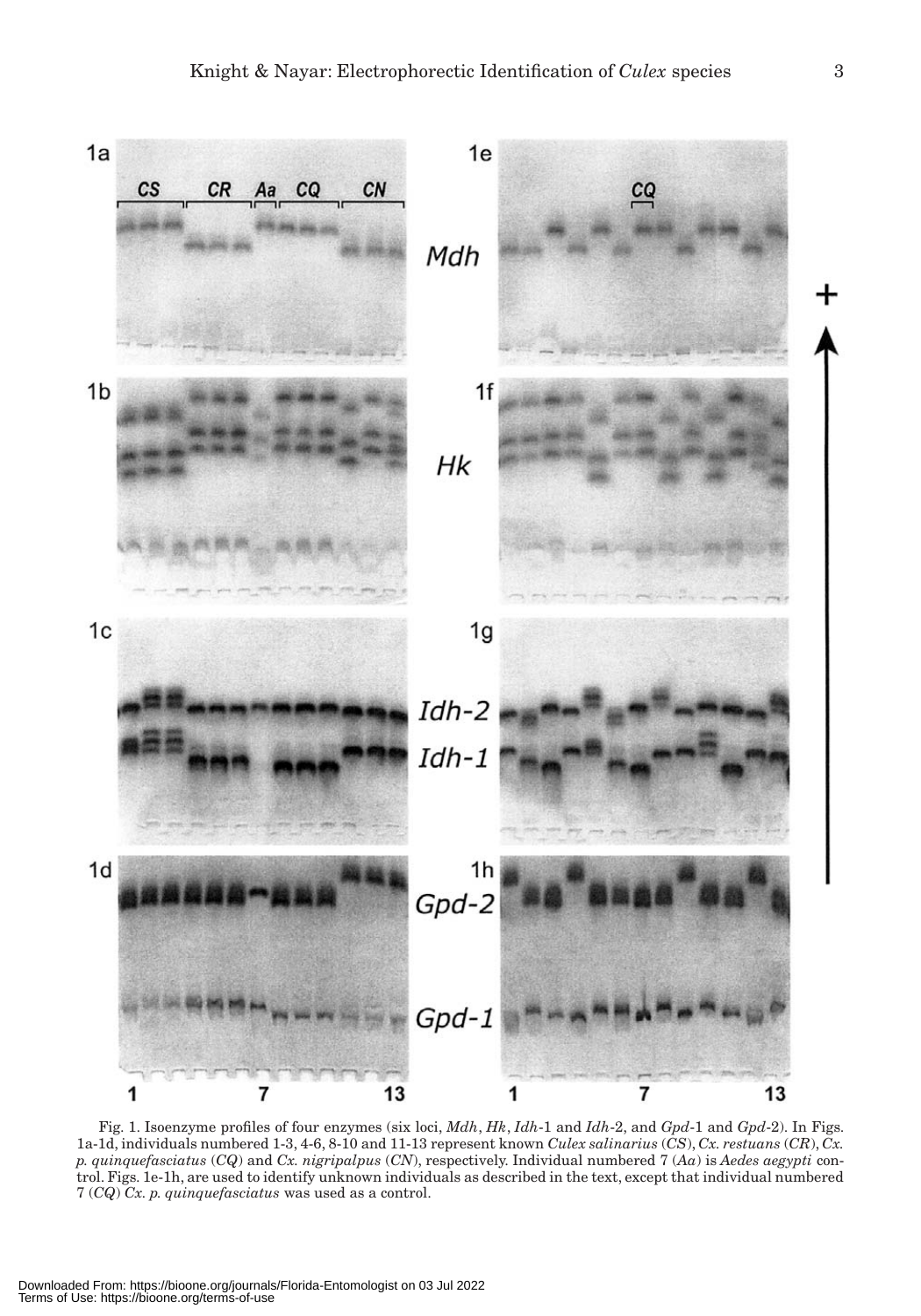### RESULTS

Allele frequency data for four *Culex* species from Florida are presented in Table 1. Comparison of the frequency values of enzyme loci showed that even though most of the enzyme loci have differences in *Rf* values that could separate different species from each other, the *Rf* values in only four of the loci (*Gpd*-2, *Hk*, *Idh*-1 and *Mdh*) were distinctive enough to be used to separate the four species (Table 1; Fig. 1). These four loci are as follows: malate dehydrogenase (*Mdh*) is monomorphic in *Cx. salinarius* and *Cx. p. quinquefasciatus* at *Mdh*100, and in *Cx. nigripalpus* and *Cx. restuans* at *Mdh*<sup>83</sup> (Table 1; Fig. 1a). Hexokinase (*Hk*), that is represented by three-banded pattern and sometimes by a six-banded polymorphic pattern (Tabachnick & Howard 1982), is slower in *Cx. salinarius* (*Hk*86, 86 /93) than in the other three *Culex* species (Cx. restuans Hk<sup>100</sup>, Cx. p. quinquefascia*tus Hk*<sup>100</sup> and *Cx. nigripalpus Hk*<sup>93,100</sup>, 93/100) (Table 1; Fig. 1b). Isocitrate dehydrogenase-1 (*Idh*-1) is polymorphic in *Cx. salinarius Idh*-1133, 133/147,133/153 but homozygous in the other three species (*Cx.*  $r$ estuans  $Idh-1^{107}$ , Cx. p. quinquefasciatus  $Idh-1^{100}$ and *Cx. nigripalpus Idh*-1133) (Table 1; Fig. 1c). Glycerol-3-phosphate dehydogenase (*Gpd*-2120, 100/ 120) is moving faster in *Cx. nigripalpus* in one allele than the other three species (*Cx. restuans Gpd*-2100, *Cx. salinarius Gpd*-2100, and *Cx. p. quinquefasciatus Gpd*-2100) (Table 1; Fig. 1d). Since *Gpd*-2 in *Cx. nigripalpus* is sometimes heterozygous, caution is needed in using it as a distinguishing character. From this information we developed a key to separate the four *Culex* species (Table 2).

Further analysis of the data in Table 1 showed that *Cx. p. quinquefasciatus* exhibited a low number of alleles per locus  $(1.3 \pm 0.1)$ , the lowest percentage of polymporphic loci (23.1%) and the lowest Hardy-Weinberg heterozygosity (0.054 ± 0.03) from the other three species (*Cx. nigripalpus*, 1.6 ± 0.2, 46.2% and 1.95 ± 0.07; *Cx. restuans*, 1.3 ± 0.1, 30.8% and 0.091 ± 0.05; and *Cx. salinarius*,  $1.8 \pm 0.2$ ,  $69.2\%$  and  $0.207 \pm 0.05$ , respectively). Since *Cx. p. quinquefasciatus* was monomorphic for the four enzyme loci chosen to be used in the key (Table 2), we used it as a control instead of *Ae. aegypti* (ROCK strain) to iden-

tify other *Culex* species. Thus, using *Cx. p. quinquefasciatus* as a control (#7 in Figs. 1e-1h) and the key (Table 2), we were able to identify correctly 24 randomly selected individuals of all four *Culex* species (Figs. 1e-1h, only 12 individuals are shown in these Figs.). Individuals numbered 3, 5, 8, 10, 11 and 13 (Fig. 1e) had a faster moving *Mdh* allele and represented either *Cx. salinarius* or *Cx. p. quinquefasciatus*, whereas individuals numbered 1, 2, 4, 6, 9 and 12 had a slower *Mdh* allele representing either *Cx. restuans* or *Cx. nigripalpus*. Individuals numbered 5, 8, 10 and 13 (Fig. 1f) had a slower moving *Hk* allele that identified it as *Cx. salinarius*, and distinguished it from the other two faster moving individuals numbered 3 and 11 that were identified as *Cx. p. quinquefasciatus*. Individuals that represented either *Cx. restuans* or *Cx. nigripalpus* and were numbered 1, 4, 9 and 12 (Fig. 1g) had a faster moving *Idh*-1 allele that identified it as *Cx. nigripalpus*, and distinguished it from a slower moving *Idh*-1 allele in individuals numbered 2 and 6 that were identified as *Cx. restuans*. *Culex nigripalpus* individuals numbered 1, 4, 9 and 12 were identified by using *Gpd*-2 enzyme loci. The most common *Gpd*-2 in *Cx. nigripalpus* was faster than *Gpd*-2 in the other three *Culex* species (Fig. 1h).

#### **CONCLUSION**

Our results show that *Culex* (*Culex*) species from Florida can be unambiguously distinguished from each other by using four isozymes (*Mdh*, *Hk*, *Idh*-1 and *Gpd*-2) in sequence. These studies suggest that from various types of trapping collections for *Culex* species, those individuals that cannot be identified to separate species with standard morphological characters can be identified by isoenzyme analysis, instead of pooling them together as *Culex* spp. It is worth pointing out here that the four species of mosquitoes used in this study were collected from January through April, when all four species were present in Florida. It is possible that some of the isoenzyme systems may show some degree of polymorphism when these species of mosquitoes are collected at different times of the year or from different locations as observed in *Cx. nigripalpus* (Nayar et al. 2002) and *Cx. p. quinquefasciatus* (Nayar et al. 2003).

TABLE 2. ELECTROPHORETICE KEY FOR IDENTIFICATION OF OUR COMMON *CULEX* (*CULEX*) SPECIES IN FLORIDA.

| 2. |                                     |  |
|----|-------------------------------------|--|
| 3. | <i>Idh</i> -1, faster, monomorphic; |  |